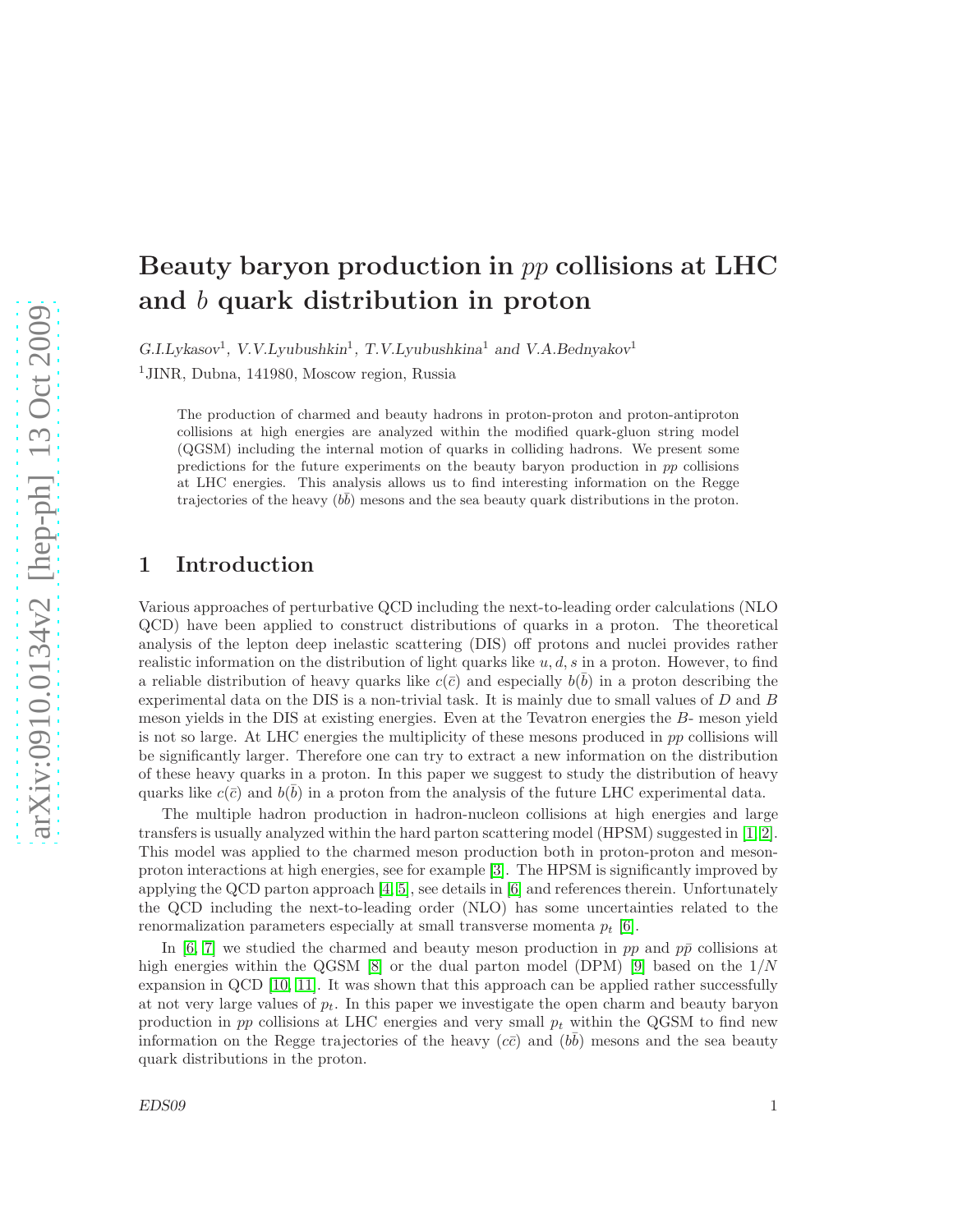# 2 General formalism for hadron production in pp collision within QGSM

Let us present briefly the scheme of the analysis of the hadron production in the  $pp$  collisions within the QGSM including the transverse motion of quarks and diquarks in colliding protons [\[12\]](#page-6-3). As is known, the cylinder type graphs for the pp collision presented in Fig.1 make the main contribution to this process [\[8\]](#page-5-7). The left diagram of Fig.1, the so-called one-cylinder graph, corresponds to the case where two colorless strings are formed between the quark/diquark  $(q/qq)$  and the diquark/quark  $(qq/q)$  in colliding protons; then, after their breakup,  $q\bar{q}$  pairs are created and fragmentated to a hadron, for example,  $D$  meson. The right diagram of Fig.1, the so-called multicylinder graph, corresponds to creation of the same two colorless strings and many strings between sea quarks/antiquarks  $q/\bar{q}$  and sea antiquarks/quarks  $\bar{q}/q$  in the colliding protons. The general form for the invariant inclusive hadron spectrum within the QGSM is



Figure 1: The one-cylinder graph (left diagram) and the multicylinder graph (right diagram) for the inclusive  $pp \to hX$  process.

[\[13,](#page-6-4) [12\]](#page-6-3)

$$
E\frac{d\sigma}{d^3\mathbf{p}} \equiv \frac{2E^*}{\pi\sqrt{s}}\frac{d\sigma}{dxdp_t^2} = \sum_{n=1}^{\infty} \sigma_n(s)\phi_n(x, p_t) ,
$$
 (1)

where  $E$ , **p** are the energy and the three-momentum of the produced hadron h in the laboratory system (l.s.) of colliding protons;  $E^*$ , s are the energy of h and the square of the initial energy in the c.m.s of pp;  $x, p_t$  are the Feynman variable and the transverse momentum of h;  $\sigma_n$  is the cross section for production of the n-Pomeron chain (or 2n quark-antiquark strings) decaying into hadrons, calculated within the "eikonal approximation" [\[14\]](#page-6-5). Actually, the function  $\phi_n(x, p_t)$ is the convolution of the quark (diquark) distributions in the proton and their fragmentation functions (FF), see details in [\[8,](#page-5-7) [9,](#page-6-0) [6,](#page-5-5) [12\]](#page-6-3). To calculate the interaction function  $\phi_n(x, p_t)$ we have to know all the quark (diquak) distribution functions in the nth Pomeron chain and the FF. They are constructed within the QGSM using the knowledge of the secondary Regge trajectories, see details in [\[8,](#page-5-7) [13\]](#page-6-4).

# 3 Heavy baryon production within QGSM

#### 3.1 Sea charm and beauty quark distribution in proton

Now let us analyze the charmed and beauty baryon production in the pp collision at LHC energies and very small  $p_t$  within the soft QCD, e.g., the QGSM. This study can be interesting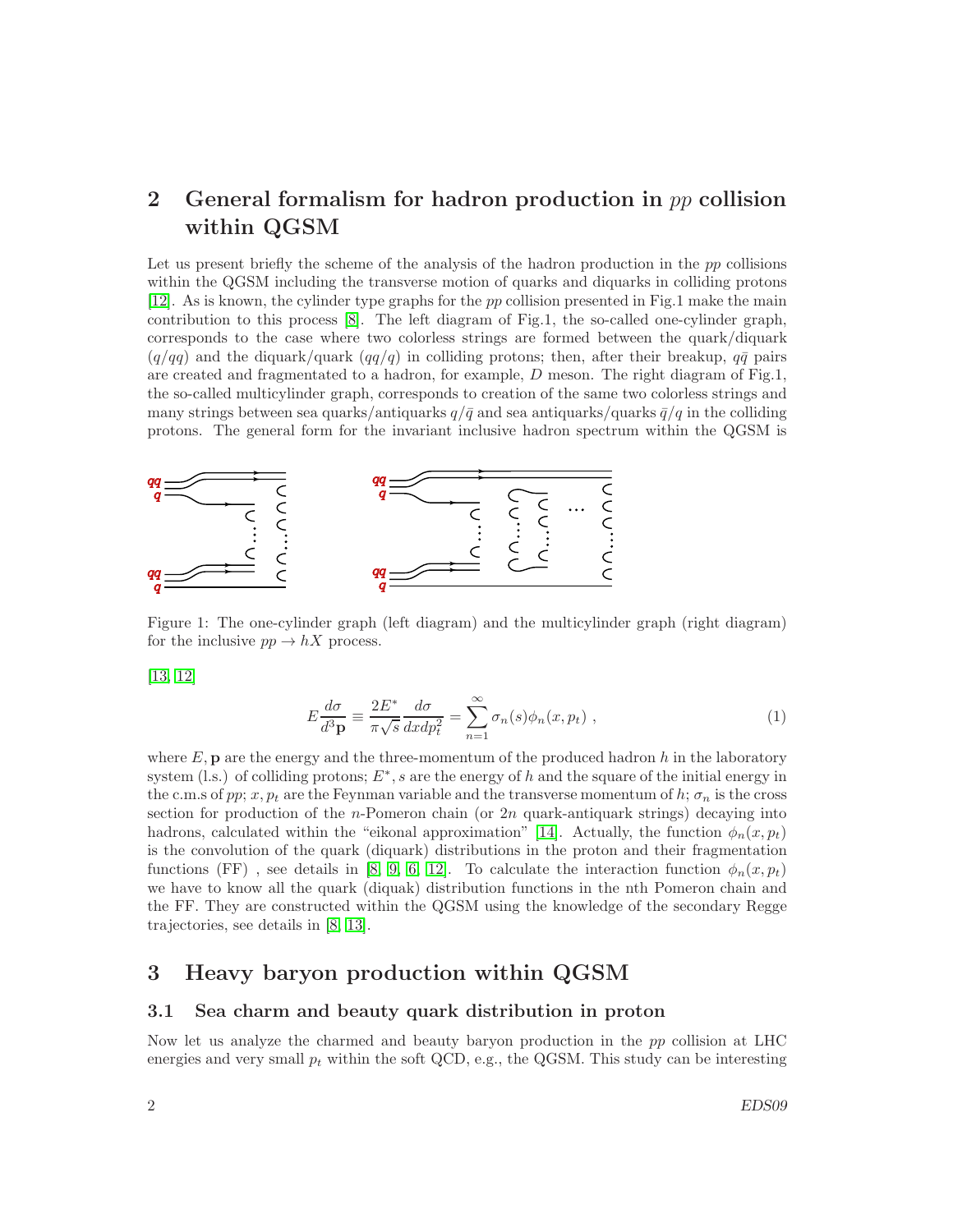for it may allow predictions for future LHC experiments like TOTEM and ATLAS and an opportunity to find new information on the distribution of sea charmed  $(c)$  and beauty  $(b)$ quarks at very low  $Q^2$ . According to the QGSM, the distribution of  $c(\bar{c})$  quarks in the nth Pomeron chain (Fig.1(right)) is, see for example [\[12\]](#page-6-3) and references therein,

<span id="page-2-0"></span>
$$
f_{c(\bar{c})}^{(n)}(x) = C_{c(\bar{c})}^{(n)} \delta_{c(\bar{c})} x^{a_{cn}} (1-x)^{g_{cn}} \tag{2}
$$

where  $a_{cn} = -\alpha_{\psi}(0)$ ,  $g_{cn} = \alpha_{\rho}(0) - 2\alpha_{B}(0) + (\alpha_{\rho}(0) - \alpha_{\psi}(0)) + n - 1$ ;  $\delta_{c(\bar{c})}$  is the weight of charmed pairs in the quark sea,  $C_{c(\vec{e})}^{(n)}$  $\alpha_{c(\bar{c})}^{(n)}$  is the normalization coefficient [\[13\]](#page-6-4),  $\alpha_{\psi}(0)$  is the intercept of the  $\psi$ - Regge trajectory. Its value can be −2.18 assuming that this trajectory  $\alpha_{\psi}(t)$  is linear and the intercept and the slope  $\alpha'_{i}$  $\psi_{\psi}'(0)$  can be determined by drawing the trajectory through the  $J/\Psi$ -meson mass  $m_{J/\Psi} \simeq 3.1$  GeV and the  $\chi$ -meson mass  $m_{\chi} = 3.554$  GeV [\[15\]](#page-6-6). Assuming that the  $\psi$ - Regge trajectory is nonlinear one can get  $\alpha_{\psi}(0) \simeq 0$ , which follows from perturbative QCD, as it was shown in [\[16\]](#page-6-7). The distribution of  $b(\bar{b})$  quarks in the nth Pomeron chain (Fig.1(right)) has the similar form

<span id="page-2-1"></span>
$$
f_{b(\bar{b})}^{(n)}(x) = C_{b(\bar{b})}^{(n)} \delta_{b(\bar{b})} x^{a_{bn}} (1-x)^{g_{bn}} \tag{3}
$$

where  $a_{bn} = -\alpha_{\Upsilon}(0)$ ,  $g_{bn} = \alpha_{\rho}(0) - 2\alpha_{B}(0) + (\alpha_{\rho}(0) - \alpha_{\Upsilon}(0)) + n - 1$ ;  $\alpha_{\rho}(0) = 1/2$  is the well known intercept of the  $\rho$ -trajectory;  $\alpha_B(0) \simeq -0.5$  is the intercept of the baryon trajectory,  $\alpha_{\Upsilon}(0)$ ) is the intercept of the  $\Upsilon$ - Regge trajectory, its value also has an uncertainty. Assuming its linearity one can get  $\alpha_{\Upsilon}(0) = -8, -16$ , while for nonlinear  $(b\bar{b})$  Regge trajectory  $\alpha_{\Upsilon}(0) \simeq 0$ , see details in [\[17\]](#page-6-8). Inserting these values to the form for  $f_{c(\vec{r})}^{(n)}$  $t_{c(\bar{c})}^{(n)}(x)$  and  $f_{b(\bar{b})}^{(n)}(x)$  we get the large sensitivity for the c and b sea quark distributions in the nth Pomeron chain. Note that the FFs also depend on the parameters of these Regge trajectories. Therefore, the knowledge of the intercepts and slopes of the heavy-meson Regge trajectories is very important for the theoretical analysis of open charm and beauty production in hadron processes.

Note that all the quark distributions obtained within the QGSM are different from the parton distributions obtained within the perturbative QCD which are usually compared with the experimental data on the deep inelastic lepton scattering (DIS) off protons. To match these two kinds of quark distributions one can apply the procedure suggested in [\[18\]](#page-6-9). The quantities  $g_{cn}$  or  $g_{bn}$  entering into Eq.[\(2\)](#page-2-0) and Eq.[\(3\)](#page-2-1) are replaced by the following new quantities depending on  $Q^2$ 

$$
\tilde{g}_{cn} = g_{cn}(1 + \frac{Q^2}{Q^2 + c}) ; \ \tilde{g}_{bn} = g_{bn}\left(1 + \frac{Q^2}{Q^2 + d}\right)
$$
 (4)

The parameters c and d are chosen such that the structure function constructed from the valence and sea quark (antiquark) distributions in the proton should be the same as the one at the initial conditions at  $Q^2 = Q_0^2$  for the perturbative QCD evolution. A similar procedure can be used to get the  $Q^2$  dependence for the powers  $a_{cn}$  and  $a_{bn}$  entering into Eqs.[\(2](#page-2-0)[,3\)](#page-2-1) [\[18\]](#page-6-9). Then using the DGLAP evolution equation [\[19\]](#page-6-10) we obtain the structure functions at large  $Q^2$ .

#### 3.2 Charmed and beauty baryon production in  $pp$  collision

The information on the charmonium  $(c\bar{c})$  and botomonium  $(b\bar{b})$  Regge trajectories can be found from the experimental data on the charmed and beauty baryon production in pp collisions at high energies. For example, Fig.2 illustrates the sensitivity of the inclusive spectrum  $d\sigma/dx$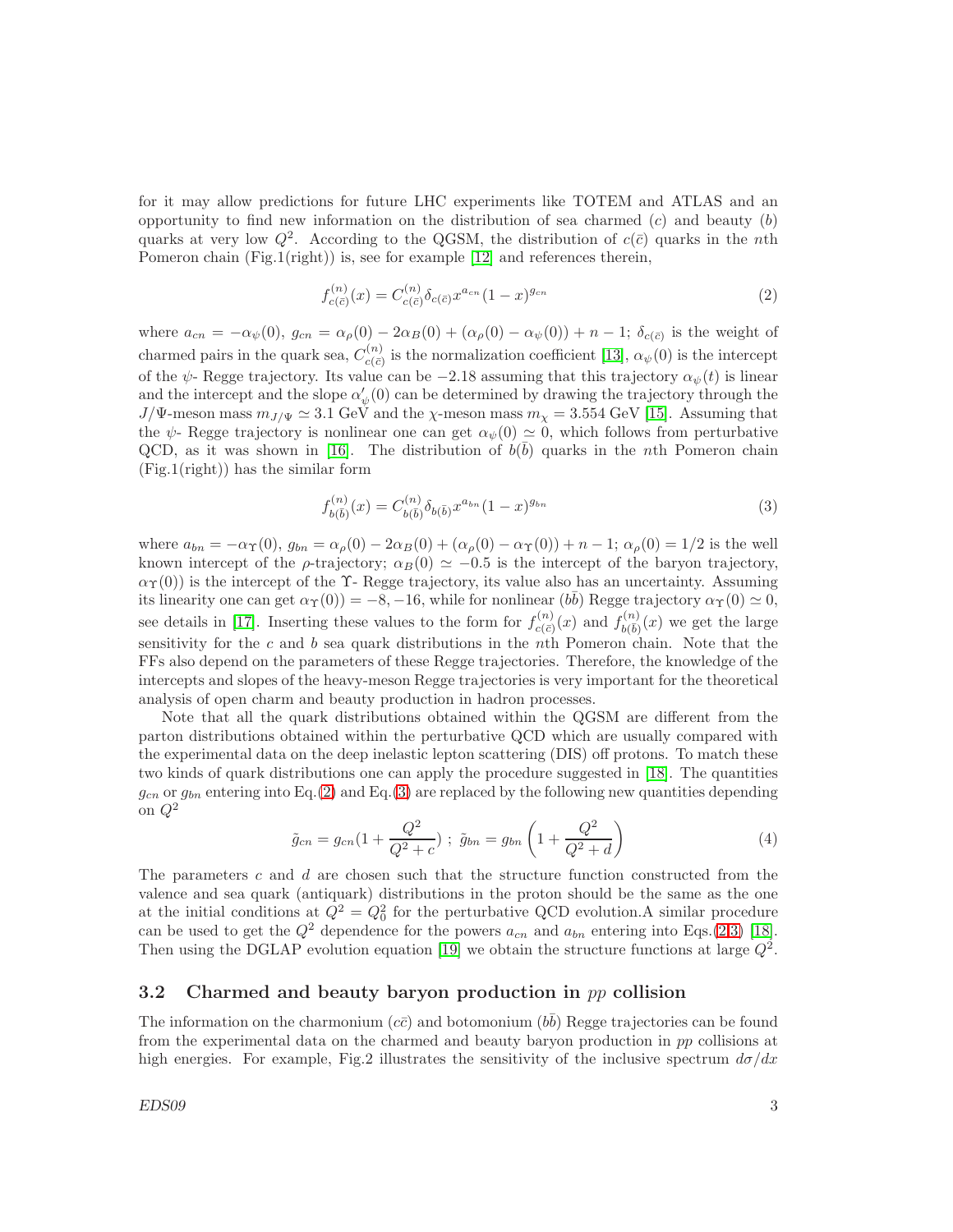of the produced charmed baryons  $\Lambda_c$  to different values for  $\alpha_{\psi}(0)$ . The solid line corresponds to  $\alpha_{\psi}(0) = 0$ , whereas the dashed curve corresponds to  $\alpha_{\psi}(0) = -2.18$ . Unfortunately the experimental data presented in Fig.2 have big uncertainties; therefore, one cant extract the information on the  $\alpha_{\psi}(0)$  values from the existing experimental data. A high sensitivity of the



Figure 2: The differential cross section  $d\sigma/dx$  for the inclusive process  $pp \to \Lambda_c X$  at  $\sqrt{s} =$ 62 GeV.

inclusive spectrum  $d\sigma/dx$  of the produced beauty baryons  $\Lambda_b$  to different values for  $\alpha_{\Upsilon}(0)$  is presented in Fig.3 (left). The  $p_t$ -inclusive spectrum of  $\Lambda_b$  has much lower sensitivity to this quantity, according to the results presented in Fig.3 (right). Actually, our results presented in Fig.3 could be considered as some predictions for future experiments at LHC, see Fig.4.

Now let us analyze the production of the beauty hyperon, namely  $\Lambda_b^0$ , at small scattering angles  $\theta_{\Lambda_b^0}$  in the pp collision at LHC energies. This study would be reliable for the future forward experiments at LHC. The produced  $\Lambda_b^0$  baryon can decay as  $\Lambda_b^0 \to J/\Psi \Lambda^0$ , and  $J/\Psi$ decays into  $\mu^+\mu^-$ , its branching ratio  $(Br = \Gamma_j/\Gamma)$  is  $5.93 \pm 0.06$  percent, or into  $e^+e^ (Br =$  $5.93 \pm 0.06\%,$  whereas  $\Lambda^0$  can decay into  $p\pi^{-1}(Br = \Gamma_j/\Gamma = 63.9 \pm 05\%),$  or into  $n\pi^0$  ( $Br = \Gamma_j/\Gamma = 63.9 \pm 0.05\%$ )  $35.8 \pm 0.5\%$ , see Fig.4.

$$
\frac{d\sigma}{d^3 p_1 dM_{34}} = \int \frac{d\sigma}{dM_{12} dM_{34}} \tag{5}
$$
\n
$$
\delta^{(3)}(\mathbf{p}_1 + \mathbf{p}_2 - \mathbf{p}_{12}) dM_{12} ,
$$

where

$$
\frac{d\sigma}{dM_{12}dM_{34}} = \int d^2p_{t\Lambda_b} \frac{d\sigma_{pp \to \Lambda_b X}}{dxd^2p_{t\Lambda_b}}
$$

$$
Br_{\Lambda_b \to J/\Psi} Br_{J/\Psi \to \mu^+ \mu_-} Br_{\Lambda^0 \to p\pi} \frac{\pi^3}{2M_{eff}^2M_{12}M_{34}}
$$

$$
\lambda^{1/2} (M_{eff}^2, M_{12}^2, M_{34}^2) \lambda^{1/2} (M_{12}^2, M_1^2, M_2^2) \lambda^{1/2} (M_{34}^2, M_3^2, M_4^2) ,
$$

4 EDS09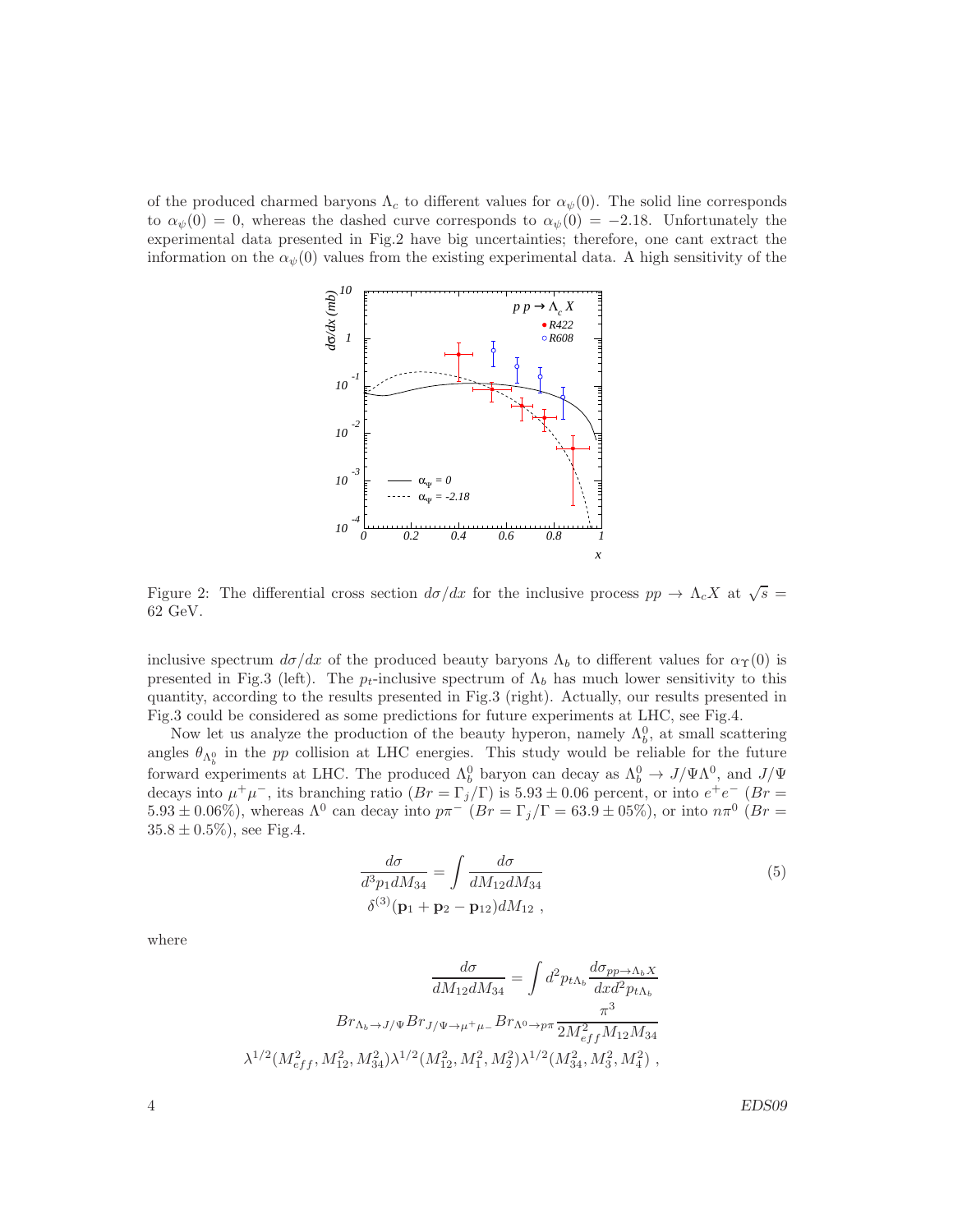

Figure 3: The differential cross section  $d\sigma/dx$  (left) and  $d\sigma/dP_t^2$  (right) for the inclusive process  $pp \to \Lambda_b X$  at  $\sqrt{s} = 4$  TeV.

 $Br_{\Lambda_b\to J/\Psi} = (4.7 \pm 2.8) \cdot 10^{-4}; Br_{J/\Psi\to\mu^+\mu^-} = (5.93 \pm 0.06)\%; Br_{\Lambda^0\to p\pi} = (63.9 \pm 0.5)\%$ Here  $\lambda(x^2, y^2, z^2) = ((x^2 - (y + z)^2)((x^2 - (y - z)^2))$ One can get the following relation

$$
d^3 p_1 = \frac{1}{2} p \xi_p d\phi_1 d\xi_p dt_p , \qquad (6)
$$

where  $\xi_p = \Delta p/p$  is the energy loss,  $t_p = (p_{in} - p_1)^2$  is the four-momentum transfer,  $\phi_1$  is the azimuthal angle of the final proton with the three-momentum  $p_1$ . Experimentally one can measure the differential cross section

$$
\frac{d\sigma}{d\xi_p dt_p dM_{J/\Psi}} = \frac{1}{2} p \xi_p \int \frac{d\sigma}{d^3 p_1 dM_{34}} d\phi_1 \tag{7}
$$

This distribution could be reliable for the TOTEM experiment, where  $J/\Psi$  decays into  $\mu^+\mu^$ and  $\Lambda_b^0$  decays into  $\pi^- p$  or for the ATLAS forward experiment, where  $\Lambda_b^0$  decays as  $\Lambda_b^0 \to \Lambda_b^ J/\Psi \ \Lambda^0 \rightarrow e^+e^- \ \pi^0 n \ \text{(Fig.4)}.$ 

In Fig.5 the distributions over  $\theta_{J/\Psi}$  (left) and  $\xi_p$  (right) are presented at different values of the intercept  $\alpha_Y(0) = 0$  (solid line),  $\alpha_Y(0) = -8$  (dashed line) and  $\alpha_Y(0) = -16$  (dotted line), where  $\theta_{J/\Psi}$  is the scattering angle for the final  $J/\Psi$ . Fig.5 shows a sensitivity of these distributions to the intercept of the  $\alpha_{\Upsilon}$  Regge trajectory. Actually, the result presented in Fig.5 is a prediction for future LHC experiments on the heavy flavour baryon production at the LHC energies.

# 4 Conclusion

It was shown [\[6,](#page-5-5) [7\]](#page-5-6) that the modified QGSM including the intrinsic longitudinal and transverse motion of quarks (antiquarks) and diquarks in colliding protons allowed us to describe rather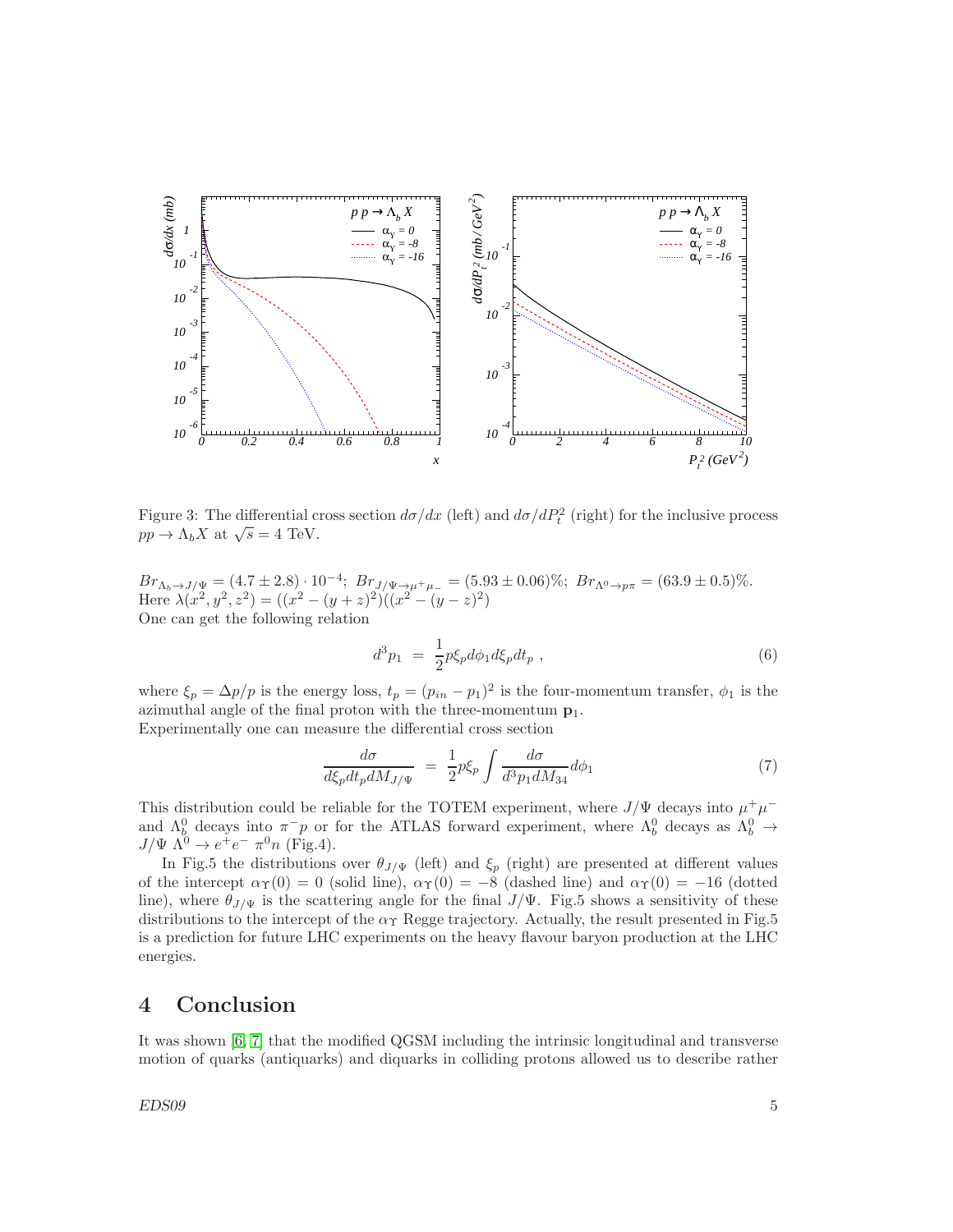

Figure 4: The decay  $\Lambda_b \to J\Psi \Lambda^0 \to \mu^+ \mu^- (e^+ e^-) \ p \pi^- (n \pi^0)$ .

satisfactorily the existing experimental data on inclusive spectra of heavy hadrons produced in  $pp$  and  $p\bar{p}$  collisions It allows us to make some predictions for future LHC forward experiments on the beauty baryon production in pp collisions which can give us new information on the beauty quark distribution in the proton and very interesting information on the Regge trajectories of  $(b\bar{b})$  mesons.

## 5 Acknowledgments

We thank M. Deile, K. Eggert, D. Elia, P. Garfström, A. B. Kaidalov, A. D. Martin, M. Poghosyan and N. I. Zimin for very useful discussions. This work was supported in part by the RFBR grant N 08-02-01003.

### <span id="page-5-0"></span>References

- <span id="page-5-1"></span>[1] A.V. Efremov, Yad. Fiz. 19 179 (1974).
- [2] R.D. Field and R.P. Feyman, Phys. Rev. D15 2590 (1977); R.D. Field, R.P. Feyman and G.C. Fox, Nucl. Phys. B128 1 (1977).
- <span id="page-5-3"></span><span id="page-5-2"></span>[3] V.A. Bednyakov V.A., Mod.Phys.Lett. A10 61 (1995).
- [4] P. Nasson, S. Dawson and R.K. Ellis, Nucl. Phys. **B303** 607 (1988); *ibid.* **B327** 49 (1989); ibid. B335 260E (1989).
- <span id="page-5-5"></span><span id="page-5-4"></span>[5] B.A. Kniehl and G. Kramer, Phys.Rev. **D60** 014006 (1999).
- [6] G.I. Lykasov, Z.M. Karpova, M.N. Sergeenko and V.A. Bednyakov, Europhys.Lett. 86 61001 (2009); arXiv:hep-ph/0812.3220 (2009).
- <span id="page-5-7"></span><span id="page-5-6"></span>[7] G.I. Lykasov, V.V. Lyubushkin and V.A. Bednyakov, arXiv:hep-ph/0909.5061 (2009).
- [8] A.B. Kaidalov, Phys. Lett. B116 459 (1982); A.B. Kaidalov and K. A. Ter-Martirosyan, Phys. Lett. B117 247 (1982).